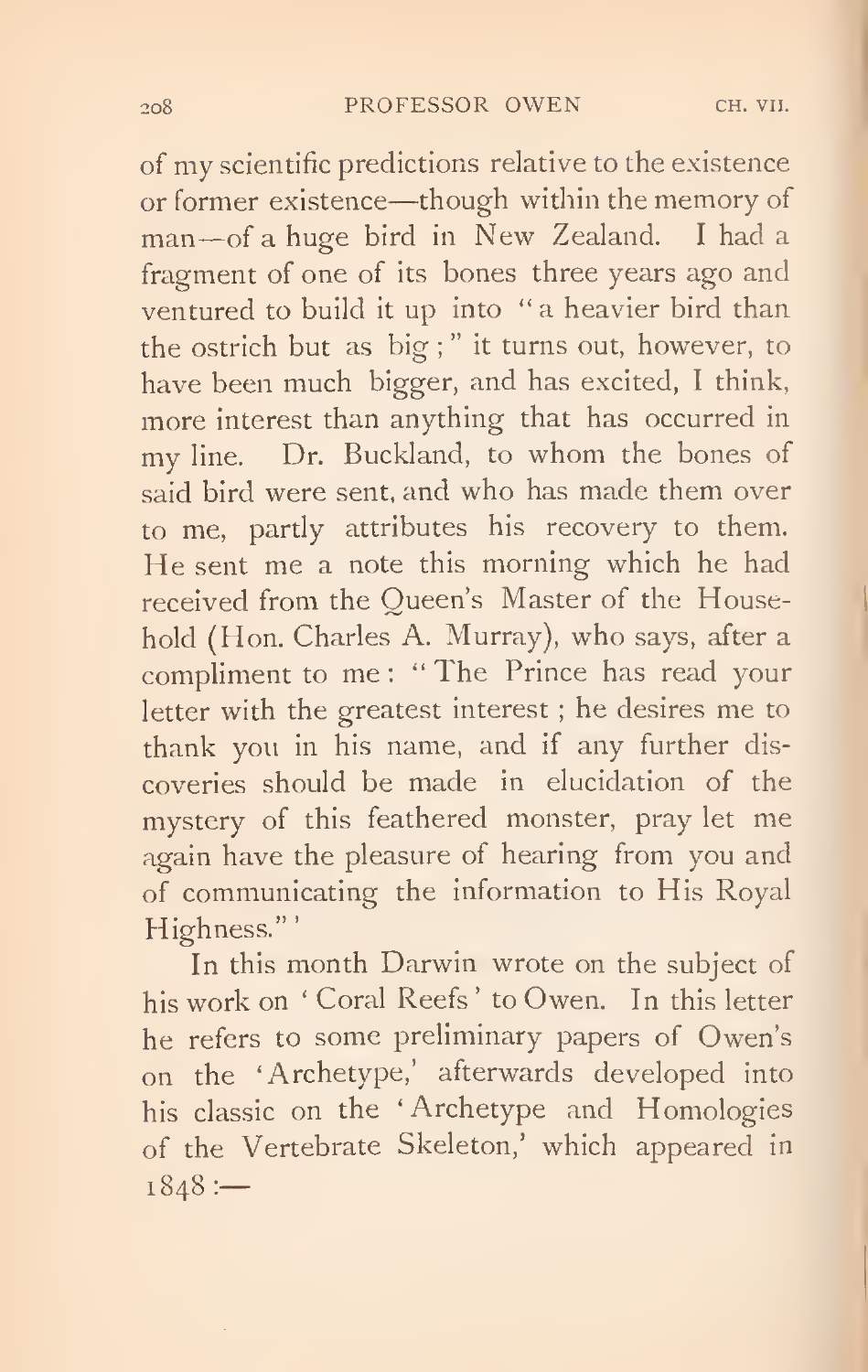Down, Farnborough, Kent.

' My dear Owen,  $- \ldots$  I am *much* pleased at your praise of my Coral volume, and am very glad you recommend it to the notice of voyagers. It would undoubtedly be far more suggestive to any one who will really attend to the subject, but for the generality, perhaps, the abstract in my journal would be the most [useful], ... <sup>I</sup> have lately read with very great interest all the parts which <sup>I</sup> could follow in your Report on Archetypes, &c. You may remember that <sup>I</sup> suggested explanations to the woodcuts. <sup>I</sup> am not a quarter satisfied yet. You may with perfect justice say you do not write for tyros ; but if ever you take compassion (and there is no other claim) on Ignoramuses such as myself, you will in every Woodcut give the name to every letter or number m your woodcuts, even if repeated <sup>500</sup> times, for just that many times will it make your work intelligible to the ignorant.

' Believe me,

' Yours very sincerely, ' C. Darwin.'

It was in this month also that a box arrived from New Zealand containing a large assortment of the bones of the dinornis, of which he had already described the 'shaft of a femur' in 1837. 'On January 19,' the diary records, ' we 'Opened the long-expected box from New Zealand, VOL. I. produced a series of the series of the series of the series of the series of the series of the series of the series of the series of the series of the series of the series of the series of the series of the series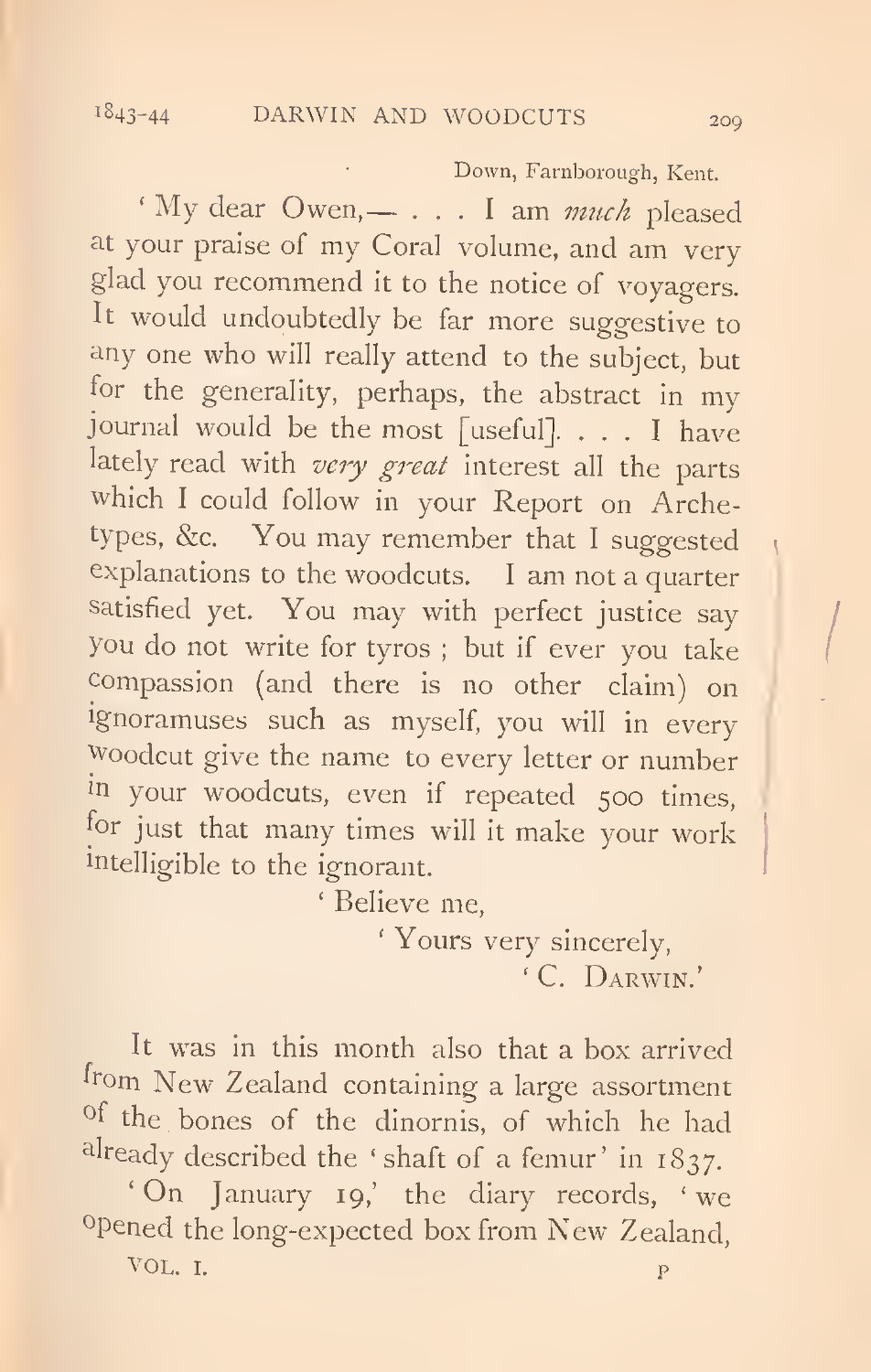that the town should reap the full benefits of the water supply. For that purpose the supply must be directed, by combined sewage works, irrespective of private and public streets, so as to carry off the sewerage from every, even the humblest dwelling.' Owen concludes with <sup>a</sup> promise of some further remarks on the ' eco nomical and profitable results of the water and sewage works viewed merely as an investment.

In July, Charles Darwin wrote <sup>a</sup> letter to Owen on the subject of the Cirripedia." Their place in the system had occasioned considerable doubt and difference of opinion amongst zoologists, but Darwin's researches went far to settle the vexed question of their zoological position, and so the following letter may be found of interest ;

## Down, Farnborough, Kent : July 17 [1854].

' Dear Owen,—. ... <sup>I</sup> cannot tell you how much gratified <sup>I</sup> am at what you say about the Cirripedia. <sup>I</sup> really feel rewarded for more labour than you would readily believe it possible could have been bestowed on the work. <sup>I</sup> have, however, made <sup>a</sup> mess of it, for <sup>I</sup> got so frightened at the thoughts of all the seaside species, that I have not illustrated and given in nearly detail enough my anatomical work,

group of marine invertebrate some of the species, as they enjined commonly known as frequently fix themselves on to animals, commonly known as frequently fix the<br>themselves. They are very floating bodies. ' barnacles.' They are very widely diffused—in fact, there

<sup>9</sup> A well-defined natural are scarcely any seas without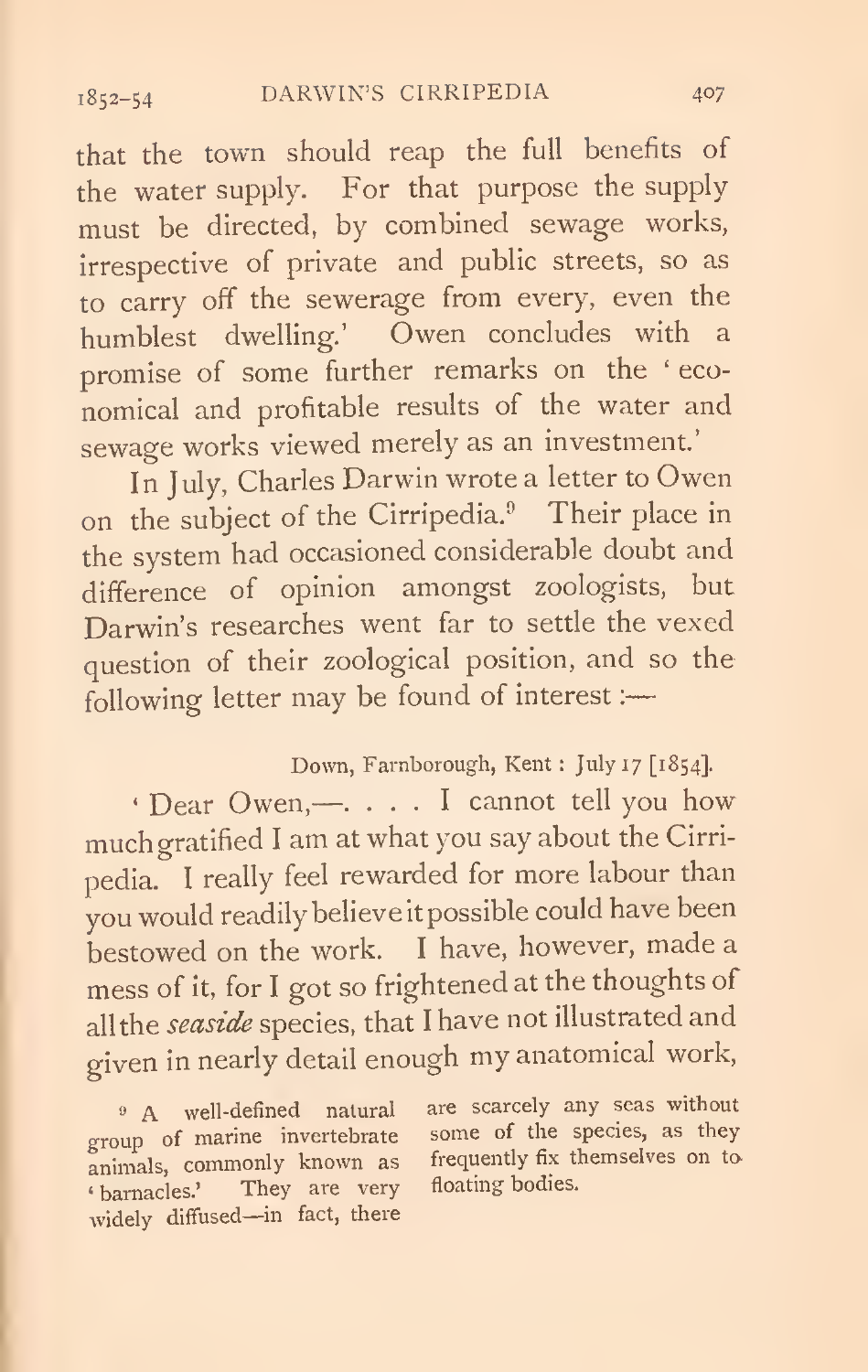which is the only part of the work which has really interested me. <sup>I</sup> find the mere systematic part infinitely tedious. <sup>I</sup> can, however, honestly state that all <sup>I</sup> have said on the males of Ibla and Scalpellum is the result of the most careful and repeated observation. If <sup>I</sup> am ever proved wrong in it, <sup>I</sup> shall be surprised. But my pen is running away with me; it is your fault, for I have been so much pleased with what you say. Making out the homologies of the shell and external parts of Cirripedes, as <sup>I</sup> fully believe correctly (and <sup>I</sup> am glad to say that Dana admits the view), gave me great satisfaction. But <sup>I</sup> must not bore you with my triumph. <sup>I</sup> have been very seldom in London for the last year. When <sup>I</sup> was last there <sup>I</sup> called at the College to see you, but you were just gone out. Pray believe me, in a great state of triumph, pride, vanity and conceit, &c., &c., &c.,

> ' Yours sincerely, ' Charles Darwin.'

In December 1854 Owen was offered and declined the chair of Anatomy in the University of Edinburgh, which was rendered vacant by the death of Edward Forbes. Writing to his sister (December 20), he says : ' Poor Edward Forbes! There was never a scientific man whose unexpected death caused a more general or sincere regret. . . . I declined the offer to succeed him, as I was byno means sure that after fulfilling the duties of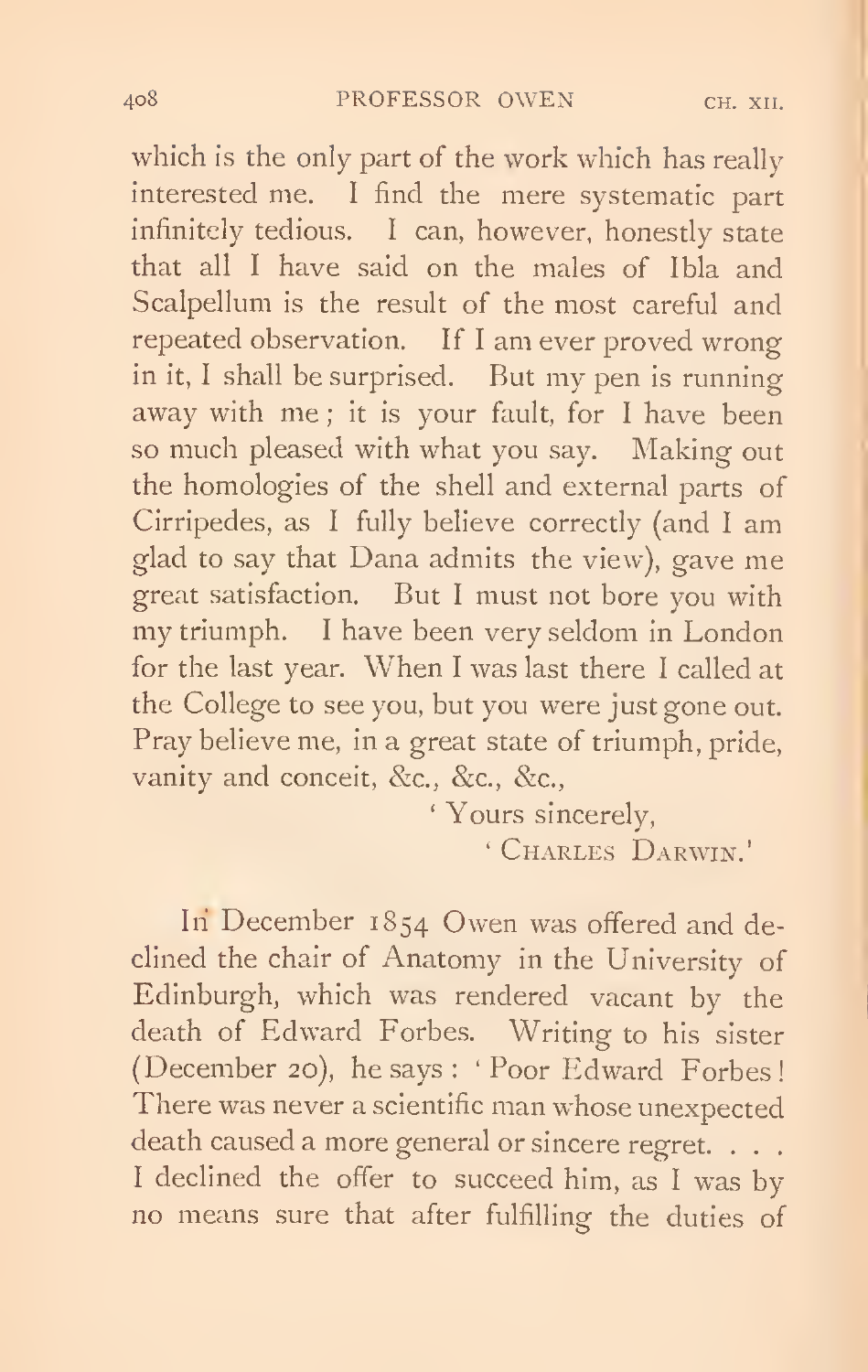following note written to Lyell, which is included by Francis Darwin in his ' Life' of his father :

' How curious <sup>I</sup> shall be to know what line Owen will take ! Dead against us, <sup>I</sup> fear ; but he wrote me a most liberal note on the reception of my book, and said he was quite prepared to answer fairly, and without prejudice, my line of argument'

After a meeting with Owen, Darwin writes him the following interesting letter respecting the ' Origin :'

Down, Bromley, Kent : December <sup>13</sup> (1859).

' Dear Owen,— ... You made <sup>a</sup> remark in our conversation something to the effect that my book could not probably be true as it attempted to explain so much. <sup>I</sup> can only answer that this might be objected to any view embracing two or three classes of facts. Yet <sup>I</sup> assure you that its truth has often and often weighed heavily on me and <sup>I</sup> have thought that perhaps my book might be a case like Macleay's quinary system.® So strongly did <sup>I</sup> feel this that <sup>I</sup> resolved to give it all up, as far as <sup>I</sup> could, if <sup>I</sup> did not convince at least two or three competent judges. You smiled at me for sticking myself up as <sup>a</sup> martyr ; but <sup>I</sup> assure you if you had heard the unmerciful and, <sup>I</sup> think, unjust things said of my book and to

<sup>8</sup> ' An artificial attempt at a among naturalists.'— *Dict. Nat.* ural system of classification *Biogr*. natural system of classification which soon became a byword